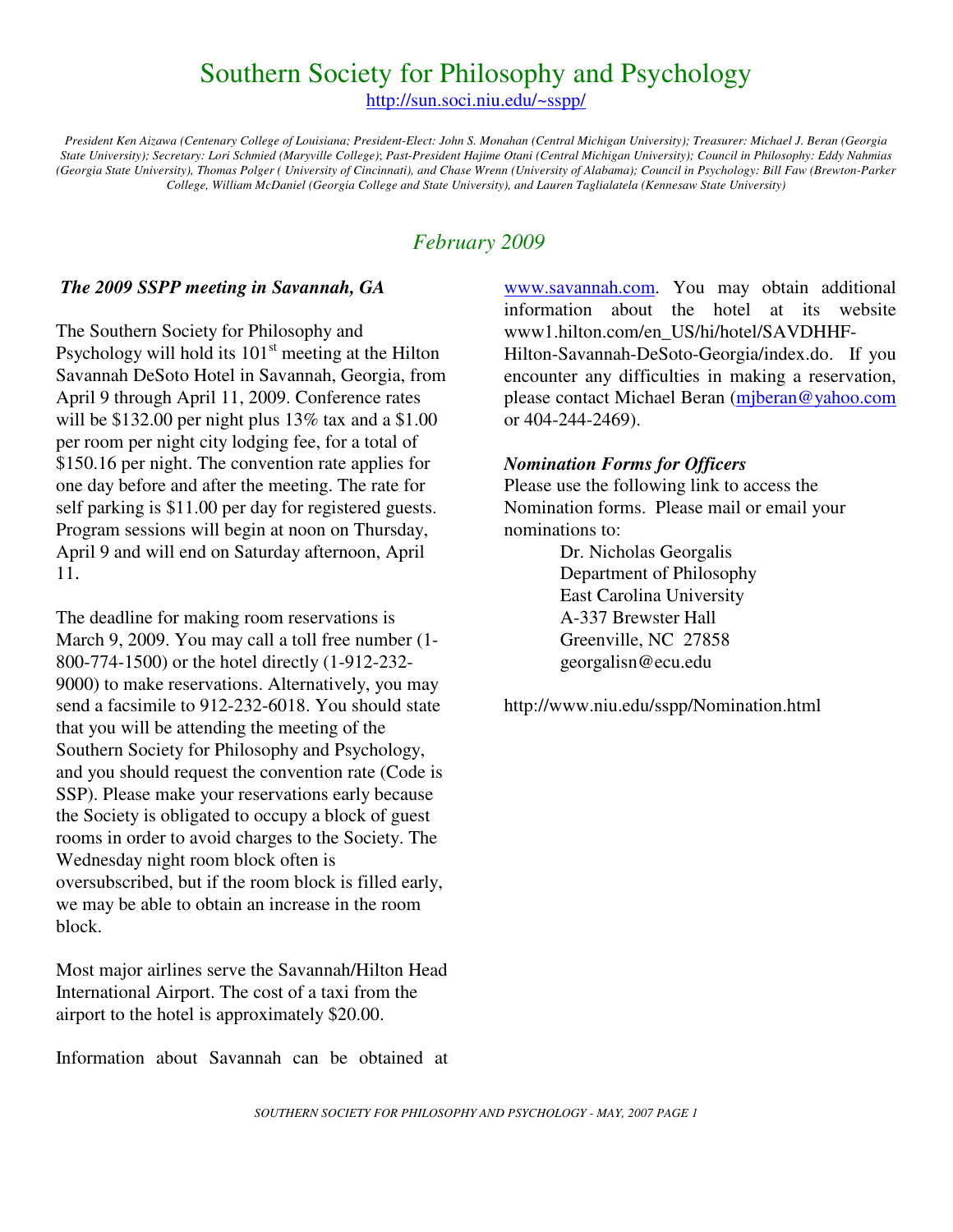### **Highlights of the 2009 Program**

**President's Invited Address**

**Saturday Morning, 9:00 a.m.** 

**Paul Bloom**  *Yale University* 

Moral Psychology and Moral Progress

Philosophy Commentator: Fred K. Adams, *University of Delaware* 

Psychology Commentator: Leslee K. Pollina**,**  *Southeast Missouri State University* 

**Jason Stanley,** *Rutgers University*  Knowing How and Knowing That: An Alleged Distinction Reconsidered

**Thursday, 5:00 p.m.** 

**John Heil,** *Washington University at St. Louis*  Mental Causation

**Friday, 8:30 a.m.** 

**Alfred Mele,** *Florida State University* Timing Conscious Intentions

**Friday, 1:00 p.m.** 

#### **Clive Wynne,** *University of Florida*  Why dogs love us so: Theories, minds and theories of mind

**Saturday, 9:00 a.m.** 

**Valerie Hardcastle,** *University of Cincinnati* The Neuroscience of Ethics: Help or Hindrance?

**Saturday, 1:00 p.m.** 

### **Invited Speakers**

**Scott Lilienfeld,** *Emory University*  The Problem of Pseudoscience in Mental Health Practice: Conceptions and Controversies

**Thursday, 4:00 p.m.** 

**Invited Symposia** 

**Representing Causality** 

**Chair: Peter Bradley,** *McDaniel College* 

**Carl Craver,** *Washington University in St. Louis*  **Frederick Eberhardt***, Washington University in St. Louis*  **Phillip Wolff,** *Emory University* 

**Friday, 9:30 a.m.** 

*SOUTHERN SOCIETY FOR PHILOSOPHY AND PSYCHOLOGY - MAY, 2007 PAGE 2* 

### **Presidential Address**

**Friday Afternoon, 5:00 p.m.** 

**Kenneth Aizawa**  *Central Michigan University* 

The Autonomy of Psychology in the Age of **Neuroscience**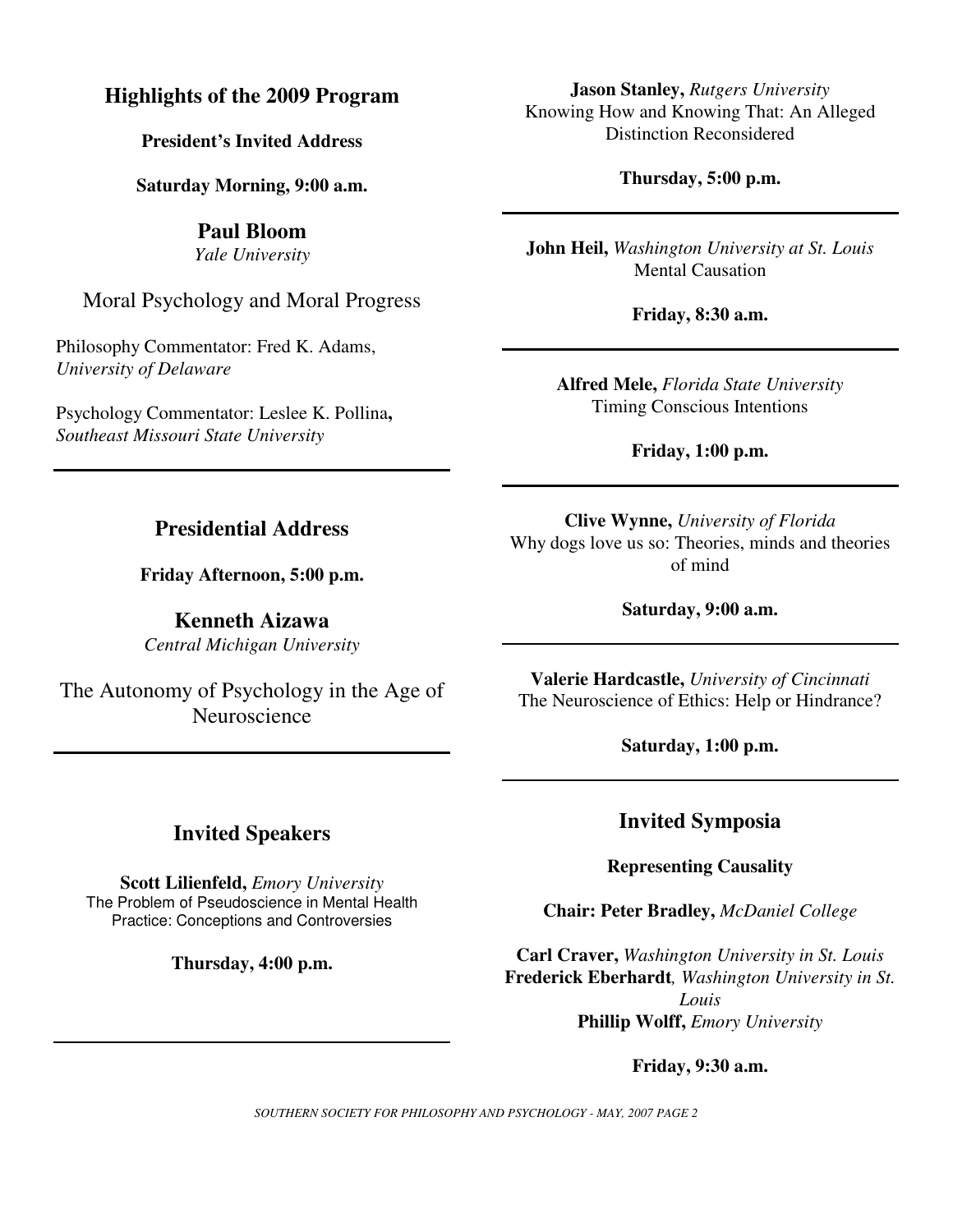## **Invited Symposia**

**Mechanistic Functionalism** 

**Chair: Gene Witmer,** *University of Florida*  **Carl Gillet,** *Northern Illinois University*  **Robert Rupert,** *University of Colorado at Boulder*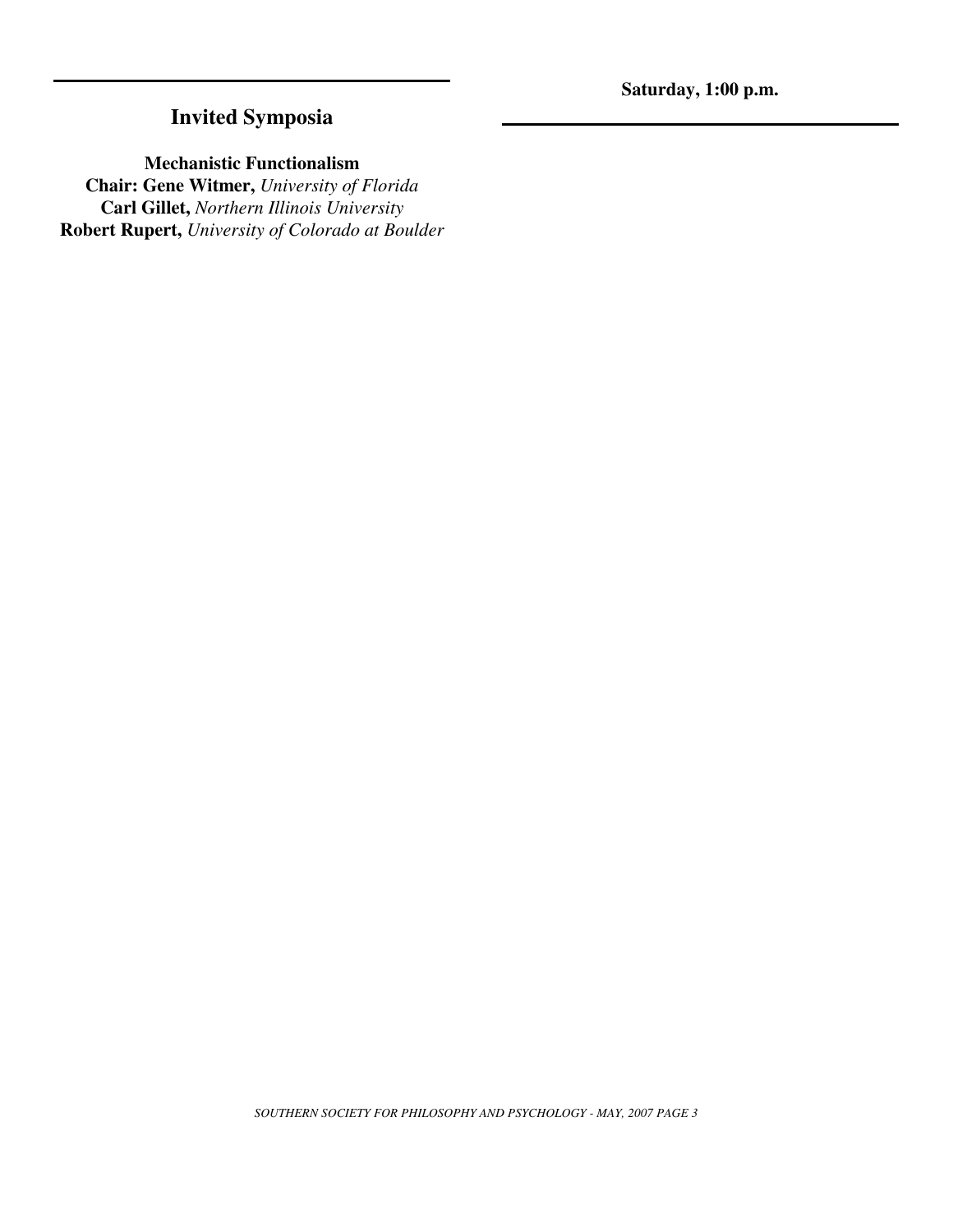# **Southern Society for Philosophy and Psychology 101st Annual Meeting Registration Form**

|       |                                          | <b>Savannah Hilton DeSoto</b><br>Savannah, Georgia<br>April 9 - 11, 2009 |
|-------|------------------------------------------|--------------------------------------------------------------------------|
|       |                                          |                                                                          |
|       |                                          |                                                                          |
|       |                                          | Discipline Philosophy _________ Psychology _______                       |
|       |                                          |                                                                          |
|       | Please check the appropriate item below. |                                                                          |
|       | <b>Fee:</b> Member                       | \$75.00 (includes 2009-2010)<br>membership dues)                         |
|       | <b>Non-Member</b>                        | \$55.00                                                                  |
|       | <b>Graduate Student \$15.00</b>          |                                                                          |
| Total | <b>Donation to the General Fund</b>      | <b>Donation to the Graduate Student Travel Fund</b>                      |

**Please send this form and your check to Michael J. Beran, Treasurer, 3401 Panthersville Road, Decatur, GA 30034.** 

**PLEASE NOTE: You also may pay your registration/dues at the meeting using check or cash only.** 

*SOUTHERN SOCIETY FOR PHILOSOPHY AND PSYCHOLOGY - MAY, 2006 PAGE 4*